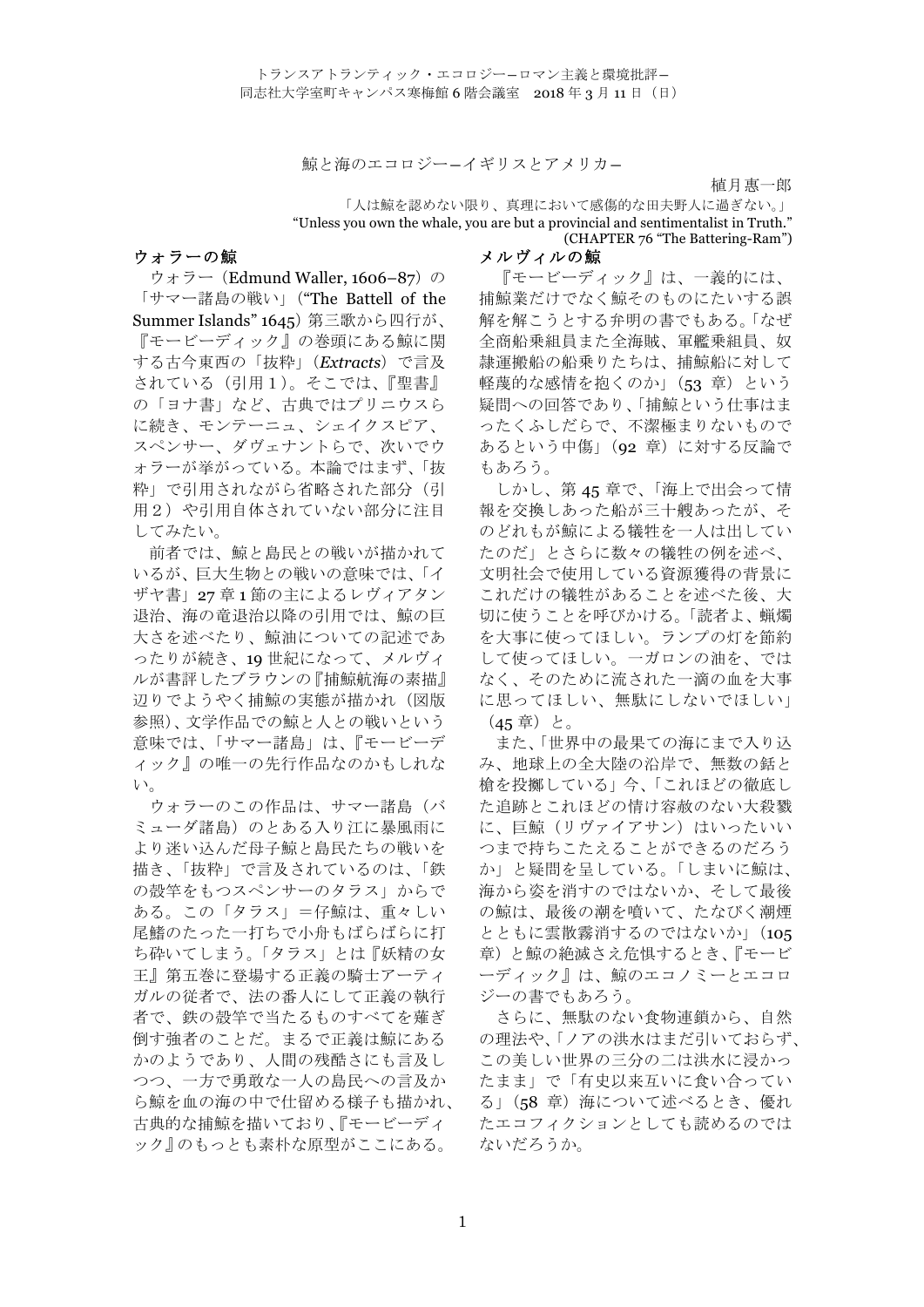## 1.

...

Like Spenser's Talus with his iron flayle, He threatens ruine with his pondrous tayle;

Their fixed javelings in her side she weares, And on her back a grove of pikes appears. (Waller, "The Battle of the Summer Islands," Canto III, 11-55.)

2.

… one bolder than the rest With his broad sword provok'd the sluggish beast: Her oyly side devours blade and heft, And there his Steel the bold Bermudian left. 45 Courage the rest from his example take, And now they change the colour of the lake. Blood flows in rivers from her wounded side, As if they would prevent the tardie tide; And raise the flood to that propitious height, 50 As might convey her from this fatall streight. She swims in blood, and blood do's spouting throw To heaven, that Heaven mens cruelties might know. (Waller, "The Battle of the Summer Islands," Canto III, 42-53.)

3.

Where the remote Bermudas ride In the ocean's bosom unespied, From a small boat that rowed along, The listening winds received this song:

'What should we do but sing His praise That led us through the watery maze Unto an isle so long unknown, And yet far kinder than our own? Where He the huge sea-monsters wracks That lift the deep upon their backs. (Marvell, "Bermudas," 1-10.)

4.

Yet I tell you that upon one particular voyage which I made to the Pacific, among many others we spoke thirty different ships, every one of which had had a death by a whale, some of them more than one, and three that had each lost a boat's crew. For God's sake, be economical with your lamps and candles! not a gallon you burn, but at least one drop of man's blood was spilled for it. (CHAPTER 45. The Affidavit.)

5.

But still another inquiry remains; one often agitated by the more recondite Nantucketers. Whether owing to the almost omniscient look-outs at the mast-heads of the whale-ships, now penetrating even through Behring's straits, and into the remotest secret drawers and lockers of the world; and the thousand harpoons and lances darted along all continental coasts; the moot point is, whether Leviathan can long endure so wide a chase, and so remorseless a havoc; whether he must not at last be exterminated from the waters, and the last whale, like the last man, smoke his last pipe, and then himself evaporate in the final puff. (CHAPTER 105. Does the Whale's Magnitude Diminish?—Will He Perish?)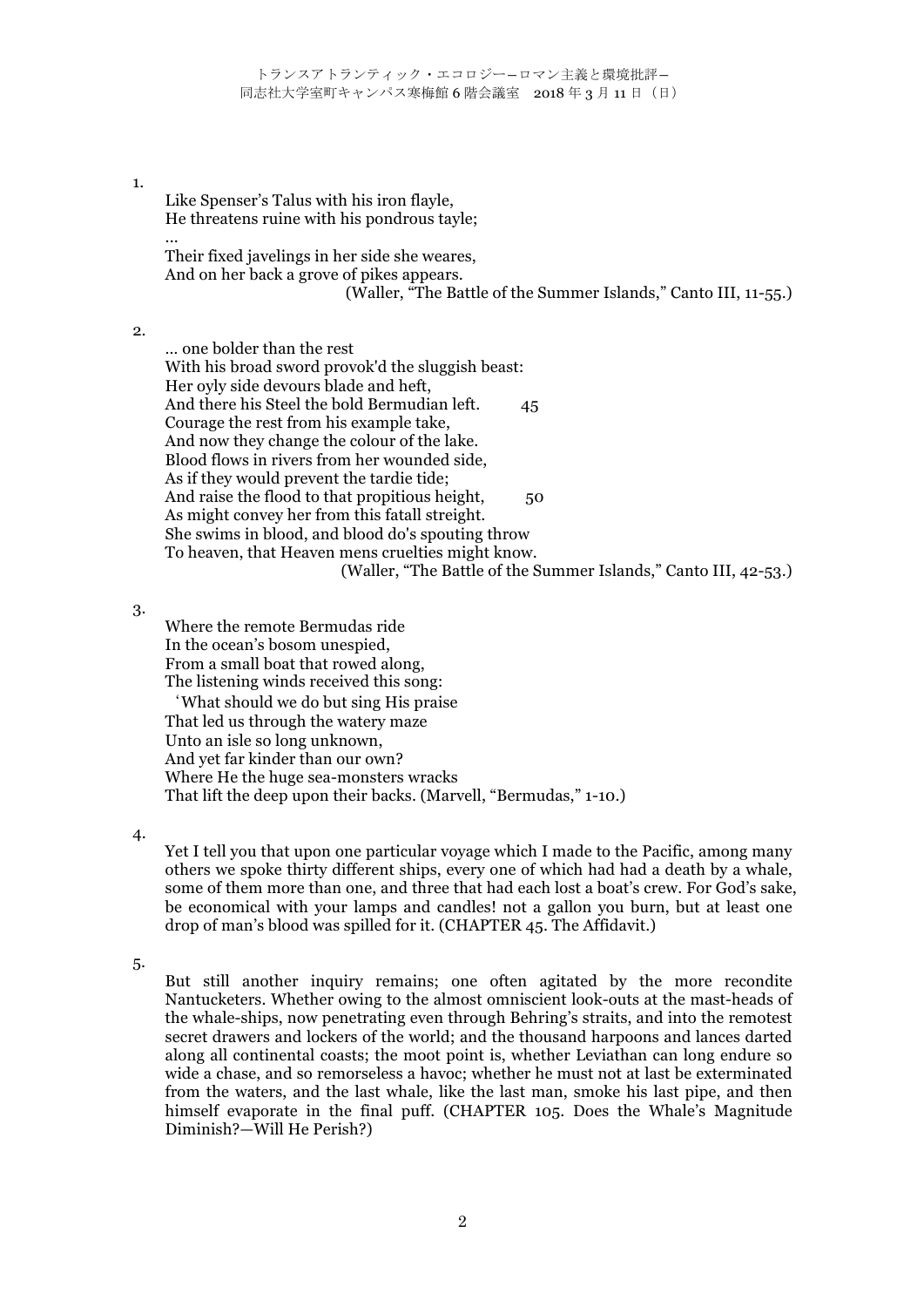## 参考文献一覧

- ! Chambers, A.B. *Andrew Marvell and Edmund Waller: Seventeenth-century Praise and Restoration Satire*. Pennsylvania State University Press c1991.
- ! Chernaik, Warren L. *The Poetry of Limitation: A Study of Edmund Waller*. Yale University Press, 1968.
- ! Downes, Paul B. "Moby Dick and 'The Ecological Thought'." https://muse.jhu.edu/article/661374
- ! Flower, Dean. "Vengeance on a Dumb Brute, Ahab?: An Environmentalist Reading of *Moby-Dick.*" *The Hudson Review* 66 (1):135-152 · April 2013.
- ! Gale, Robert L. *A Herman Melville Encyclopedia*. Greenwood Press, 1995.
- ! Gravil, Richard. "The Whale and the Albatross," *The Wordsworth Circle*. 28:1 (WINTER, 1997), 2-10.
- □ Harding, Jeremy. "Call me Ahab." London Review of Books 24:21 (31 October 2002), 6-10.
- ! Kier, Kathleen E. ed. *A Melville Encyclopedia: The Novels.* Whitston Publishing Company, 1994 2nd ed.
- ! Maeno, Shigeru and Kaneaki Inazumi ed. *A Melville Lexicon*. Kaibunsha, 1984.3
- ! Marx, Leo. *The Machine in the Garden: Technology and the Pastoral Ideal in America*. Oxford University Press 1967, c1964.
- ! Leroux, Jean-François ed. *Herman Melville's Moby-Dick: A Documentary Volume.*  Gale c2009 Dictionary of literary biography, v. 349 , A Bruccoli Clark Layman book.
- ! Rollyson, Carl and Lisa Paddock ed. *Herman Melville A to Z: The Essential Reference to His Life and Work*. Facts on File c2001.
- ! Rollyson, Carl, Lisa Paddock, and April Gentry ed. *Critical Companion to Herman Melville: A Literary Reference to His Life and Work*. Facts on File c2007.
- ! Rozwadowski, Helen M. and van Keuren, David K., ed. *The Machine in Neptune's Garden: Historical Perspectives on Technology and the Marine Environment*. Science History Publications /USA, 2004.
- ! 石弘之「名作の中の環境史(第 18 回)【白鯨】ハーマン・メルヴィル著(阿部知二訳、 岩波文庫)史上最大の動物を追い詰めた捕鯨」、『日経エコロジー』(126), 65-67, 2009-12.
- □ 海老澤豊「ウォラーとマーヴェル」、十七世紀英文学会編『十七世紀英文学と自然』金 星堂、123-42、2002.
- □ 大橋健三郎編『鯨とテキストーメルヴィルの世界』国書刊行会、1983.11
- ! ゲイル、ロバート・L『ハーマン・メルヴィル事典』福士久夫訳、雄松堂出版、2008.5
- ! 酒本雅之『沙漠の海-メルヴィルを読む』研究社出版 1985.6
- □ 塩田弘ほか編『エコクリティシズムの波を超えて–人新世の地球を生きる』音羽書房 鶴見書店、2017.5
- ! 杉浦銀策『メルヴィル―破滅への航海者』冬樹社、1981.5
- ! 千石英世『白い鯨のなかへ―メルヴィルの世界』彩流社、2015.6 増補版;南雲堂、1990.7
- □ 巽孝之『「白鯨」アメリカン・スタディーズ 理想の教室』みすず書房、2005.7
- ! 寺田建比古『神の沈黙―ハーマン・メルヴィルの本質と作品』沖積舎、1982.7; 1968.
- □ 福士 久夫「ティモシー・パウエルの「歴史的多文化主義」に立つ『白鯨』論に向かっ て」、『人文研紀要』 (83), 31-60, 2016.
- ! 藤江啓子『資本主義から環境主義へ―アメリカ文学を中心として』英宝社、2016.8
- □ 星野勝利「新世界との対峙ーニューイングランド文学とバイオリージョナリズム」、『岩 手大学英語教育論集』(10), 101-115, 2008.
- □ 牧野有通『世界を覆う白い幻影―メルヴィルとアメリカ・アイディオロジー』南雲堂, 1996.6
- ! 森田勝昭『鯨と捕鯨の文化史』名古屋大学出版会、1994.7
- 口 八木敏雄『「白鯨」解体』、研究社出版 1986.9